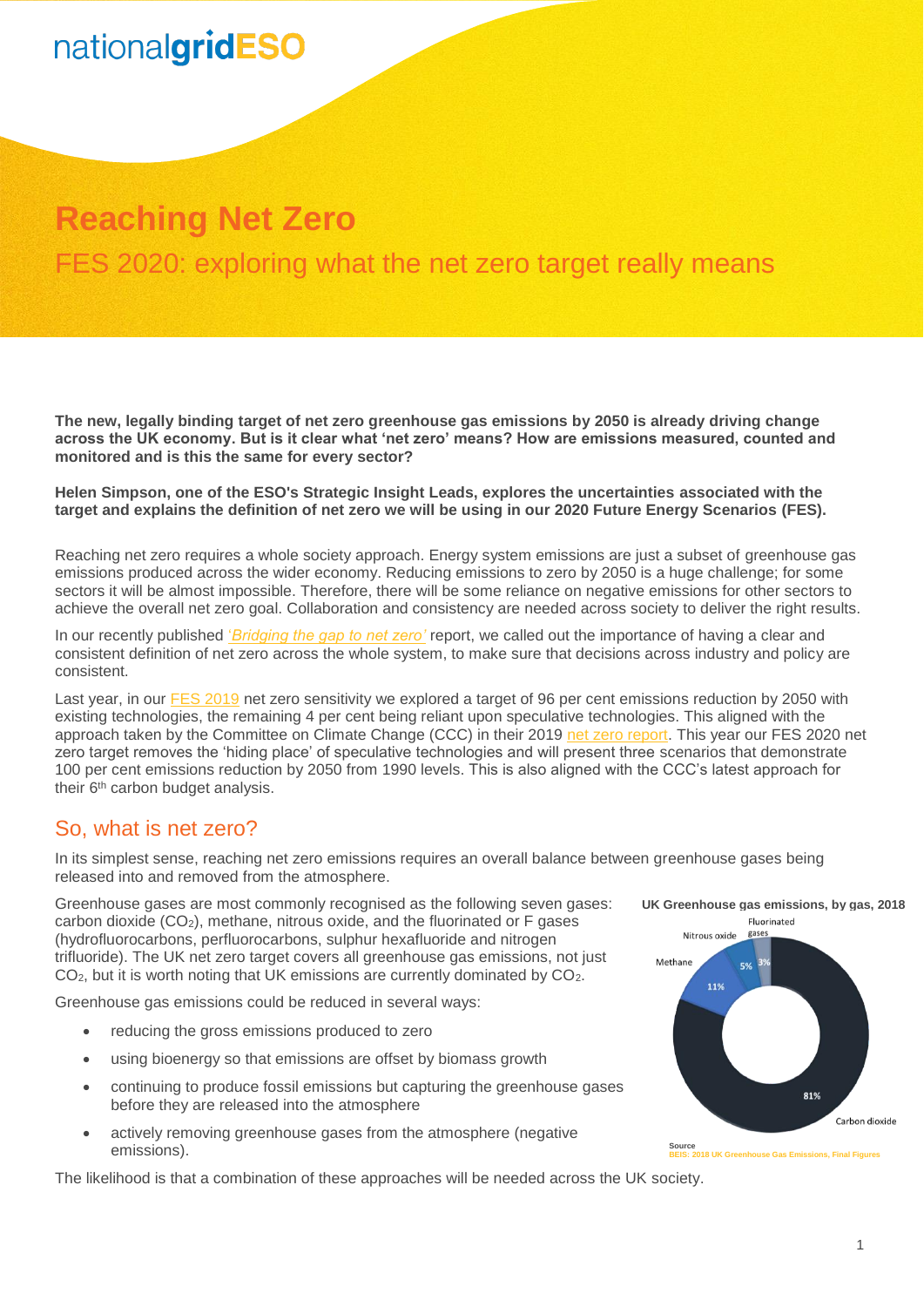#### *Reaching zero gross emissions*

In an ideal world, all sectors would simply make sure that they no longer emit any greenhouse gases by 2050. To do this they would have to switch to using forms of energy that produce no greenhouse gas emissions at the point of consumption (such as electricity or hydrogen), and make sure that these fuels have also been produced via methods which produce no emissions. This is an extremely challenging goal for many sectors by 2050, but for some it is just not feasible.

#### *Using bioenergy*

Trees naturally pull  $CO<sub>2</sub>$  out of the atmosphere (absorbing it during photosynthesis). This results in carbon being stored in forests, vegetation and in the soil. While the burning of fossil fuels releases carbon that has been 'trapped' underground for many millions of years, when we burn sustainably sourced wood or other bioenergy crops, the  $CO<sub>2</sub>$  emitted can be offset by the  $CO<sub>2</sub>$  they have absorbed over their life.





#### *Capturing emissions*

Another approach to minimising emissions is to capture the  $CO<sub>2</sub>$  produced from fossil fuel combustion or other industrial processes before it is released into the atmosphere. Technology exists to do this, known as carbon capture and storage (CCS), however there remains a certain level of CO<sup>2</sup> leakage. Capture rates are expected to range between 95 and 97 per cent across the FES 2020 scenarios. Therefore, using this approach results in low, but not zero, emissions.

#### *Negative emissions*

The term 'negative emissions' refers to the removal of greenhouse gases from the atmosphere. But how is this achieved?

Planting more trees (afforestation) or restocking existing areas of forest or woodland (reforestation) is a natural way of achieving negative emissions.

Another approach is to combine CCS with the use of bioenergy, to store away recently absorbed CO2. For example, if electricity is generated by burning organic matter (biomass) rather than coal or gas, with the resultant CO<sub>2</sub> emissions being captured using CCS, this will result in

negative emissions. This process is known as bioenergy with carbon capture and storage (BECCS).

New technology is under development to capture CO<sub>2</sub> directly from the atmosphere. Direct air capture and storage (DACS) involves a chemical process which is used to absorb  $CO<sub>2</sub>$  from a flow of air. This remains in the early stages of development; its downside being that it is a very energy intensive process.

#### *Reaching a balance*

The negative emissions options explored above offer opportunities to net off residual emissions from difficult to decarbonise sectors such as aviation, farming and certain industrial processes (steel, chemicals and cement production).

As long as enough greenhouse gases can be removed from the atmosphere to balance the residual amount emitted by certain sectors in 2050, net zero across the whole economy can be achieved.

**UK Greenhouse gas emissions, by sector, 2018**



Source - CCC: UK

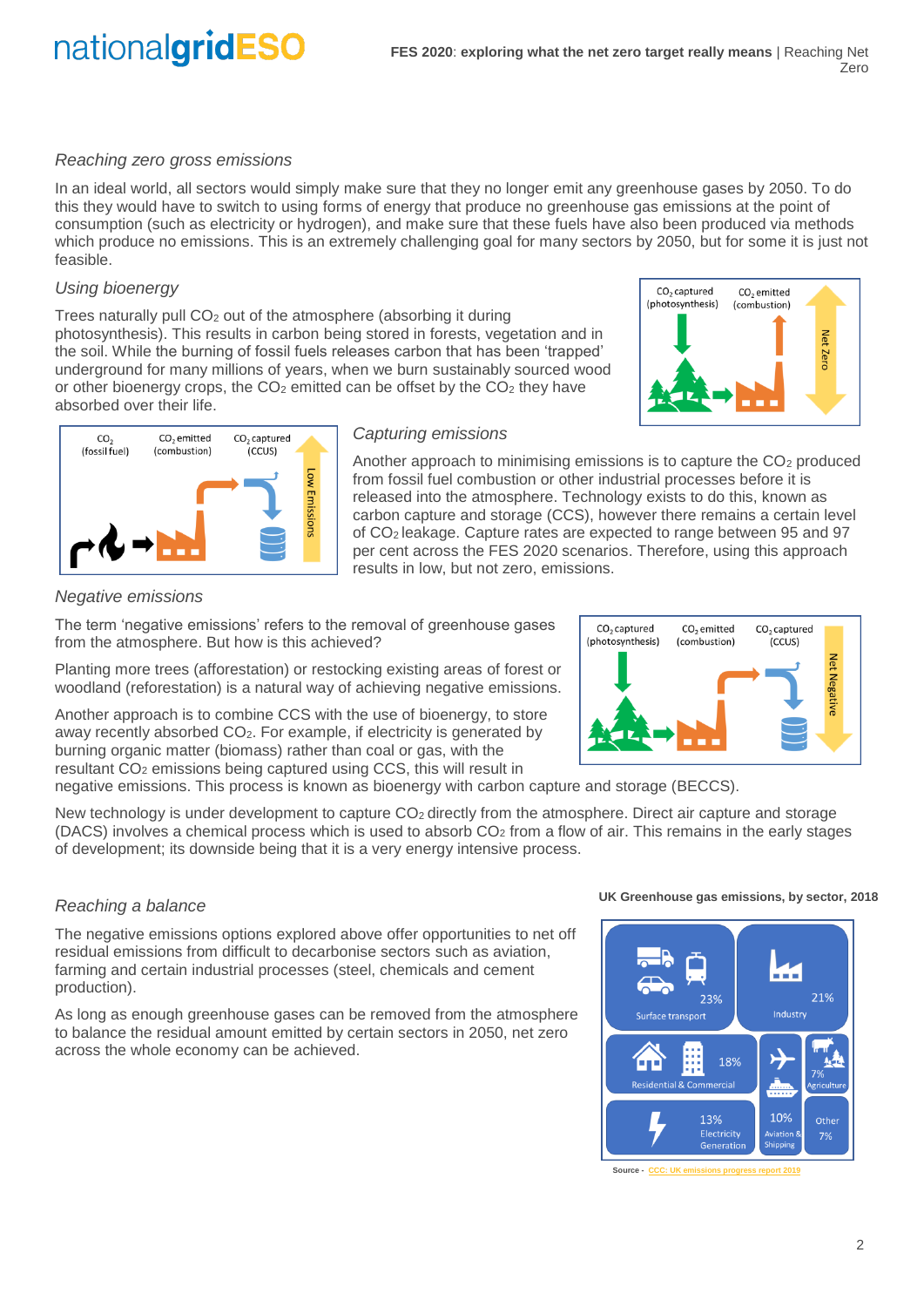### How are emissions measured?

Because there are many different greenhouse gases and they differ in how strongly they trap heat and in how long they persist in the atmosphere, it is important to have a consistent way of measuring them. For this reason, they are typically converted into a CO<sup>2</sup> equivalent measure. Each gas is recognised as having a different global warming potential (GWP<sub>100</sub>) which reflects the energy that a one-off emission of the gas would trap in the climate system over 100 years, compared to a one-off emission of carbon dioxide over 100 years. The  $CO<sub>2</sub>$  equivalent (measured in tCO2e) multiplies one tonne of gas by its associated GWP<sub>100</sub>.

But, having a consistent way of measuring both positive and negative emissions is not enough. It must be clear who is responsible for which emissions in order to avoid gaps or duplication in accounting.

Current UK domestic targets and associated carbon budgets are calculated on a territorial basis, i.e. they include greenhouse gases that are emitted within the geographical bounds of the UK. The term production-based accounting is also used, but it's worth noting that this refers to where the *emissions* are produced, rather than the product itself. So, this means they include CO<sub>2</sub> emitted when we heat our UK homes, drive our cars on UK roads, make items in our UK factories or produce electricity in the UK using fossil fuels. They do not however include emissions from factories in other countries that manufactured goods we have imported for use in the UK. And, they don't include emissions from electricity brought into the UK via interconnectors, that was generated elsewhere. When we model energy supply and demand in FES we cover the geographical boundary of GB, not the UK. However, when calculating the impact of our modelling on decarbonisation targets, we will account for emissions across all sectors and the whole of the UK.

Although the production-based/territorial method of accounting reduces the risk of double-counting and gaps, we recognise there are times when considering the true carbon footprint of a product, and other forms of emissions accounting can be extremely important. For example, current accounting does not consider the international supply chain and changes in the UK can result in emissions being offshored (i.e. increasing reliance on imports).

Another weakness in current accounting relates to international aviation and shipping. With territorial accounting, it is not clear who accounts for emissions from planes/ships as they travel between countries. Currently, the UK targets include emissions resulting from domestic flights (i.e. those that both take-off and land in the UK), but not international ones (that take off in the UK, but land outside it).

The CCC recommendations in May 2019 asserted that the net zero target *must* cover the whole economy, including international aviation and shipping. They suggest that these emissions should be based on the fuel taken on board planes and ships before they leave the UK (known as 'bunker fuels' methodology).

In FES, based on consultation with stakeholders, we will follow the standard UK methods of emissions accounting laid out above, and align with the CCC recommendations on aviation and shipping to include emissions from bunker fuels. This is because consistency across the industry is considered essential.

### Net zero is a whole system target

Net zero is a whole system challenge in which the energy system plays an important role. Whilst the net zero target removes the 20% "hiding place" of the previous goal (80% reduction in emissions from 1990 levels), the concept of negative emissions could still allow many sectors to assume that their emissions will be offset by others and therefore that they don't need to fully decarbonise (for example, electricity generation using BECCS).



#### **Towards Net Zero: Whole System Interactions**